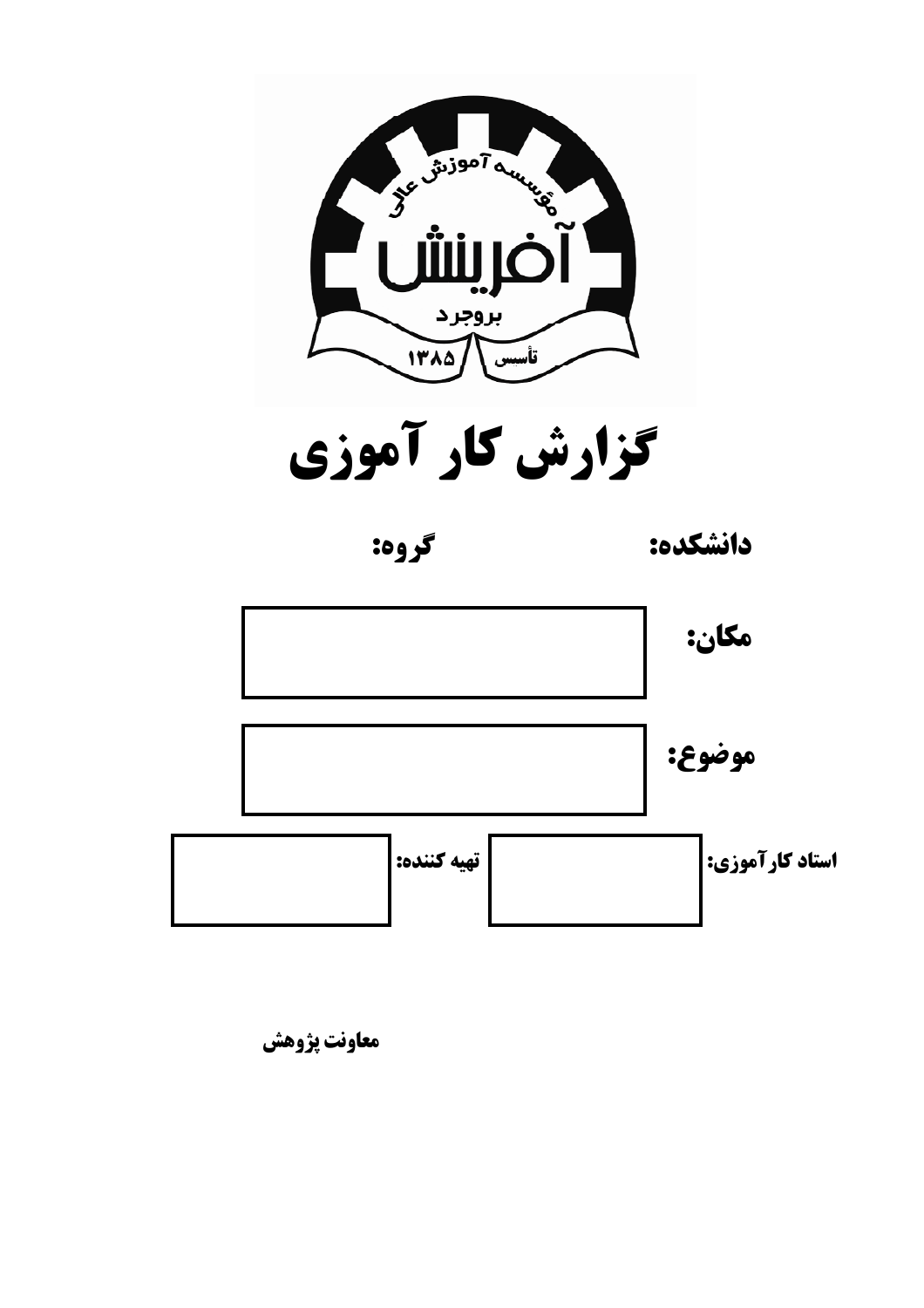

| تلفن:  | محل امضاء:        | نام و نام خانوادگی سرپرست کارآموز در  |
|--------|-------------------|---------------------------------------|
| تاريخ: |                   | محل کار آموزي:                        |
| تلفن : | محل امضاء و مهر : | نام و نام خانوادگی رئیس محل کارآموزی: |
| تاريخ  |                   |                                       |

| این قسمت توسط موسسه تکمیل می شود |            |                |                         |                                  |  |  |  |
|----------------------------------|------------|----------------|-------------------------|----------------------------------|--|--|--|
|                                  |            |                |                         | اظهار نظر استاد راهنمای کارآموز: |  |  |  |
| محل امضاء:                       |            |                |                         |                                  |  |  |  |
|                                  |            |                |                         | اظهار نظر معاون پژوهشی موسسه :   |  |  |  |
| محل امضاء:                       |            |                |                         |                                  |  |  |  |
|                                  | نمره نهایی | نمره گزارش کار | نمره سرپرست<br>كارآموزي | نره امتحان<br>كارآموزي           |  |  |  |
| امضاء استاد راهنما:              |            |                |                         |                                  |  |  |  |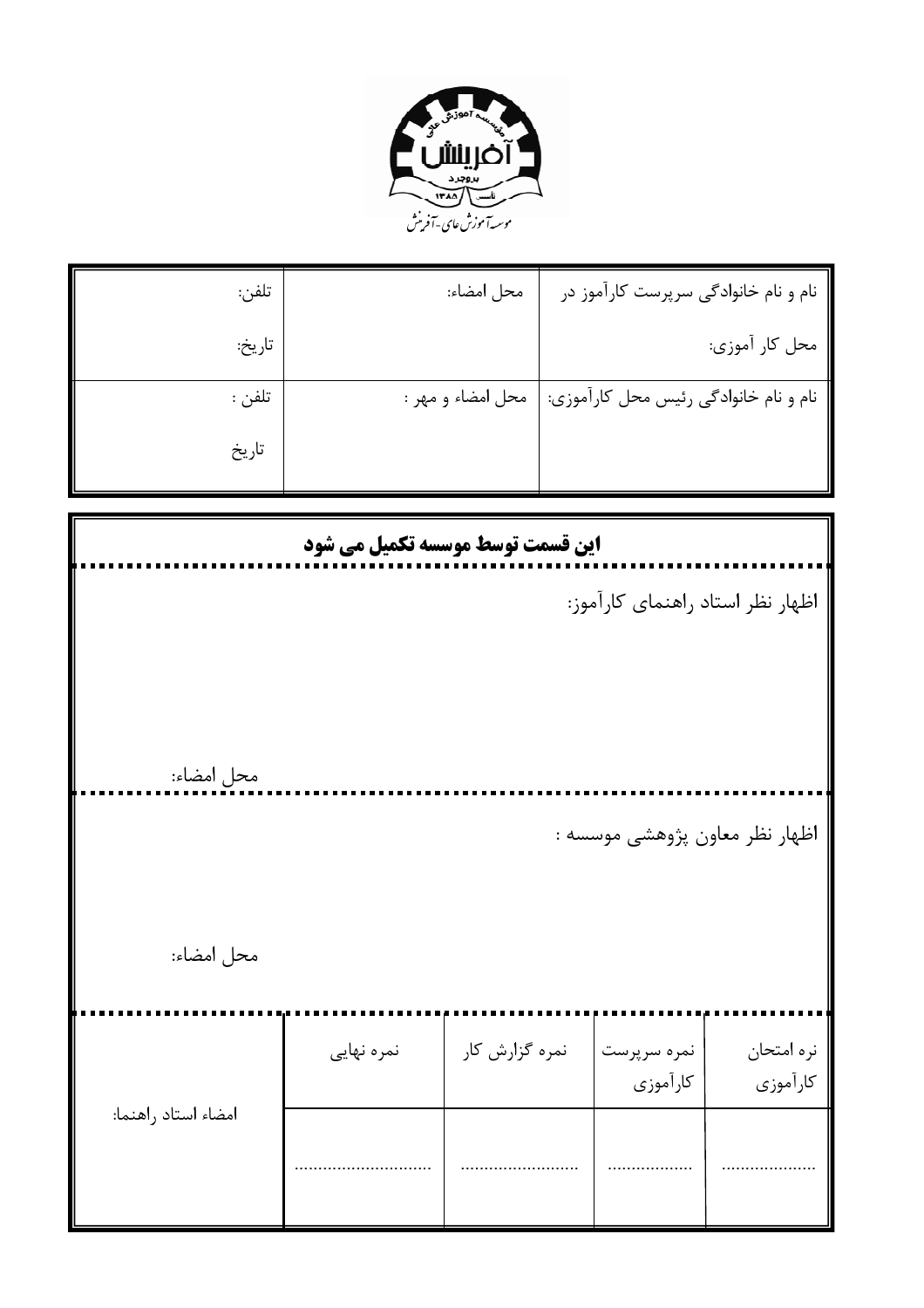

## فرم خلاصه اطلاعات كارآموزي

| استاد کار آموزی :         | نام و نام خانوادگی :          |
|---------------------------|-------------------------------|
| سرپرست کارآموزی :         | شماره دانشجویی :              |
| <b>ترم وکد کارآموزی :</b> | رشته / گرایش :                |
| تاريخ و امضاء دانشجو:     | مقطع تحصيلي :                 |
|                           | محل کار آموزی :               |
|                           | <b>آدرس و تلفن کارآموزی :</b> |
|                           | سرپرست کارآموزی :             |
|                           | عنوان و موضوع کارآموزی :      |
|                           | شروع و روزهای کار آموزی :     |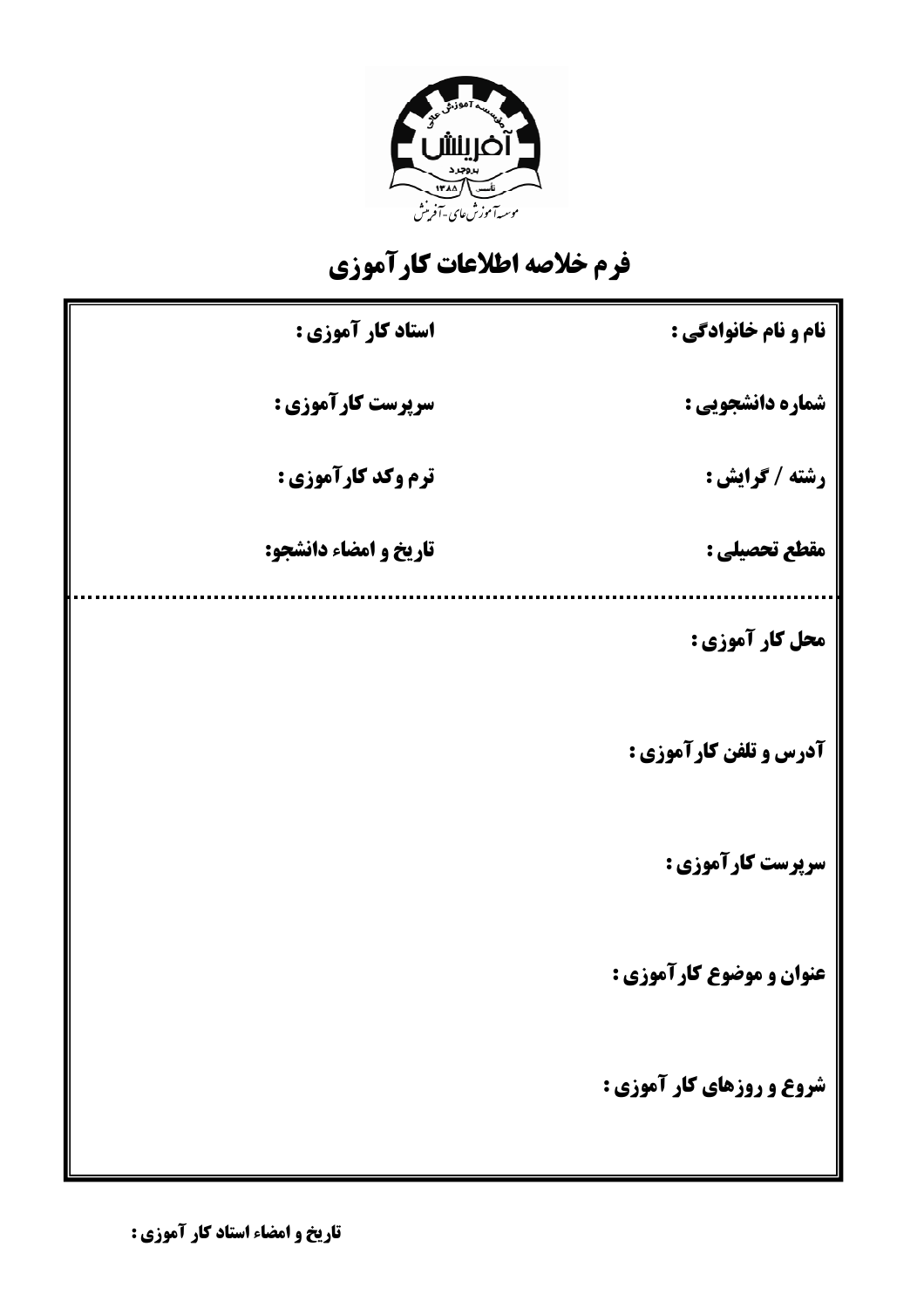

گزارش هفتگی

| <b>عناوین کارهای انجام شده در طی روز</b> |  |  |  |  |  |  | مورخ | رديف |                  |
|------------------------------------------|--|--|--|--|--|--|------|------|------------------|
|                                          |  |  |  |  |  |  |      |      | $\mathbf 1$      |
|                                          |  |  |  |  |  |  |      |      | $\overline{2}$   |
|                                          |  |  |  |  |  |  |      |      | $\overline{3}$   |
|                                          |  |  |  |  |  |  |      |      | $\overline{4}$   |
|                                          |  |  |  |  |  |  |      |      | 5                |
|                                          |  |  |  |  |  |  |      |      | $\boldsymbol{6}$ |
|                                          |  |  |  |  |  |  |      |      | $\overline{7}$   |
|                                          |  |  |  |  |  |  |      |      | $\,8\,$          |
|                                          |  |  |  |  |  |  |      |      | $\boldsymbol{9}$ |
|                                          |  |  |  |  |  |  |      |      | $10\,$           |
|                                          |  |  |  |  |  |  |      |      | 11               |
|                                          |  |  |  |  |  |  |      |      | 12               |
|                                          |  |  |  |  |  |  |      |      | 13               |
|                                          |  |  |  |  |  |  |      |      | 14               |
|                                          |  |  |  |  |  |  |      |      | 15               |
|                                          |  |  |  |  |  |  |      |      | 16               |
|                                          |  |  |  |  |  |  |      |      | 17               |
|                                          |  |  |  |  |  |  |      |      | 18               |
|                                          |  |  |  |  |  |  |      |      | 19               |
|                                          |  |  |  |  |  |  |      |      | $20\,$           |

امضاء سرپرست کار آموزی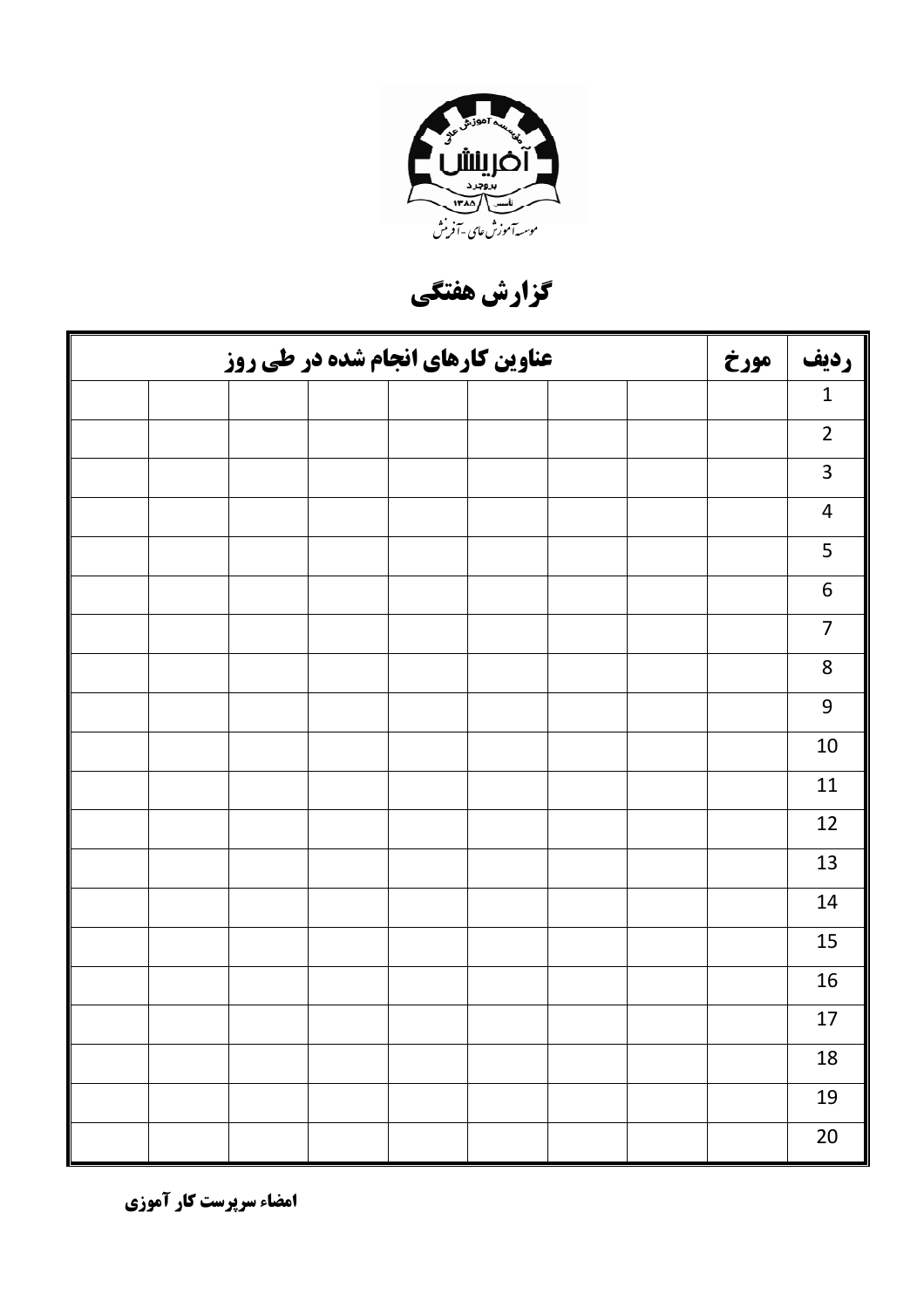

## گزارش پیشرفت کار آموزی شماره ......

| استاد کارآموزی:                 | نام و نام خانوادگی دانشجو :    |
|---------------------------------|--------------------------------|
| سرپرست کار آموزی :              | شماره دانشجویی :               |
| <b>ترم و کد کار آموزی :</b>     | رشته / گرایش :                 |
| موضوع کار آموزی :               | محل تحصیلی :                   |
|                                 | فعالیتهای انجام شده :          |
|                                 | فعالیتهای آتی :                |
|                                 | مشكلات :                       |
|                                 | پیشنهادات :                    |
| تاريخ و امضاء دانشجو:           |                                |
|                                 | <b>نظر سر پرستی کار آموز :</b> |
| تاریخ و امضاء سرپرست کار آموز : |                                |
|                                 | نظر استاد کار آموزی :          |
| تاریخ و امضاء استاد کار آموزی:  |                                |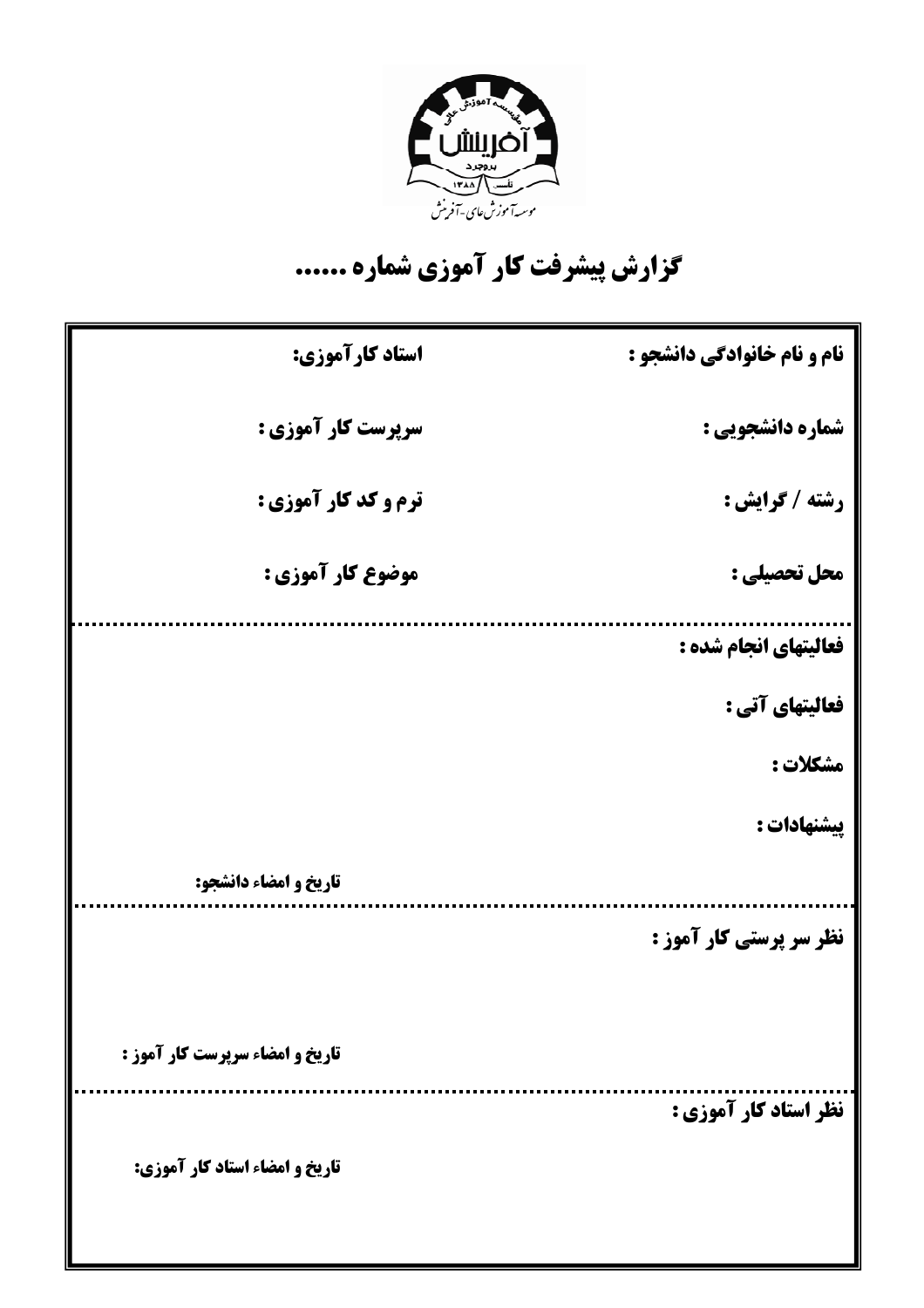

## **فرم ارزشیابی عملکرد دانشجویان کار آموزی موسسه آفرینش**

|                                                   |                    |       | شماره دانشجویی:              |                          | نام و نام خانوادگی : |                                                     |                |
|---------------------------------------------------|--------------------|-------|------------------------------|--------------------------|----------------------|-----------------------------------------------------|----------------|
|                                                   |                    |       | موضوع کار آموزی :            |                          |                      | نام دانشگاه :                                       |                |
| محل کار آموزي :                                   |                    |       |                              |                          |                      | رشته و مقطع تحصیلی :                                |                |
| مدت کار آموزی  ماه  ساعت (تعداد واحد درسی         |                    |       |                              |                          |                      | وضعيت تاهل : متأهل ٦مجرد                            |                |
| لطفاً در قسمت زیر امتیازات را با عدد مشخص فرمایید |                    |       |                              |                          |                      |                                                     |                |
| امتياز<br>کل                                      | ضعيف<br>(1 امتياز) | متوسط | خوب<br>(3امتياز)   (2امتياز) | خيلى<br>خوب<br>(4امتياز) | ضريب<br>نهایی        | عنوان مورد ارزيابي                                  | رديف           |
|                                                   |                    |       |                              |                          | $\overline{4}$       | ميزان فراگيري                                       | $\overline{1}$ |
|                                                   |                    |       |                              |                          | 3                    | میزان علاقه و کیفیت انجام کار                       | $\overline{2}$ |
|                                                   |                    |       |                              |                          | 4                    | رعایت نظم در محیط کار و حضور به<br>موقع             | 3              |
|                                                   |                    |       |                              |                          | 3                    | مهارت در انجام کارهای محوله و<br>همکاری در محیط کار | $\overline{4}$ |
|                                                   |                    |       |                              |                          | 4                    | رفتار،برخورد وحفظ شئونات اسلامى                     | 5              |
|                                                   |                    |       |                              |                          | 7                    | كيفيت گزارش كار آموزي                               | 6              |
|                                                   |                    |       |                              |                          | 25                   | جمع                                                 | 7              |
| امضاء سرپرست                                      |                    |       |                              |                          |                      |                                                     |                |

| نظرات سرپرست محل کار آموزی در خصوص کیفیت کار آموزی ( با ذکر نقاط قوت و ضعف کار آموز و شرح کار و اموري كه كارآموز در فوق با آن آشنا شده است .)

تاريخ شروع :

تاريخ خاتمه :

بخش مربوطه: